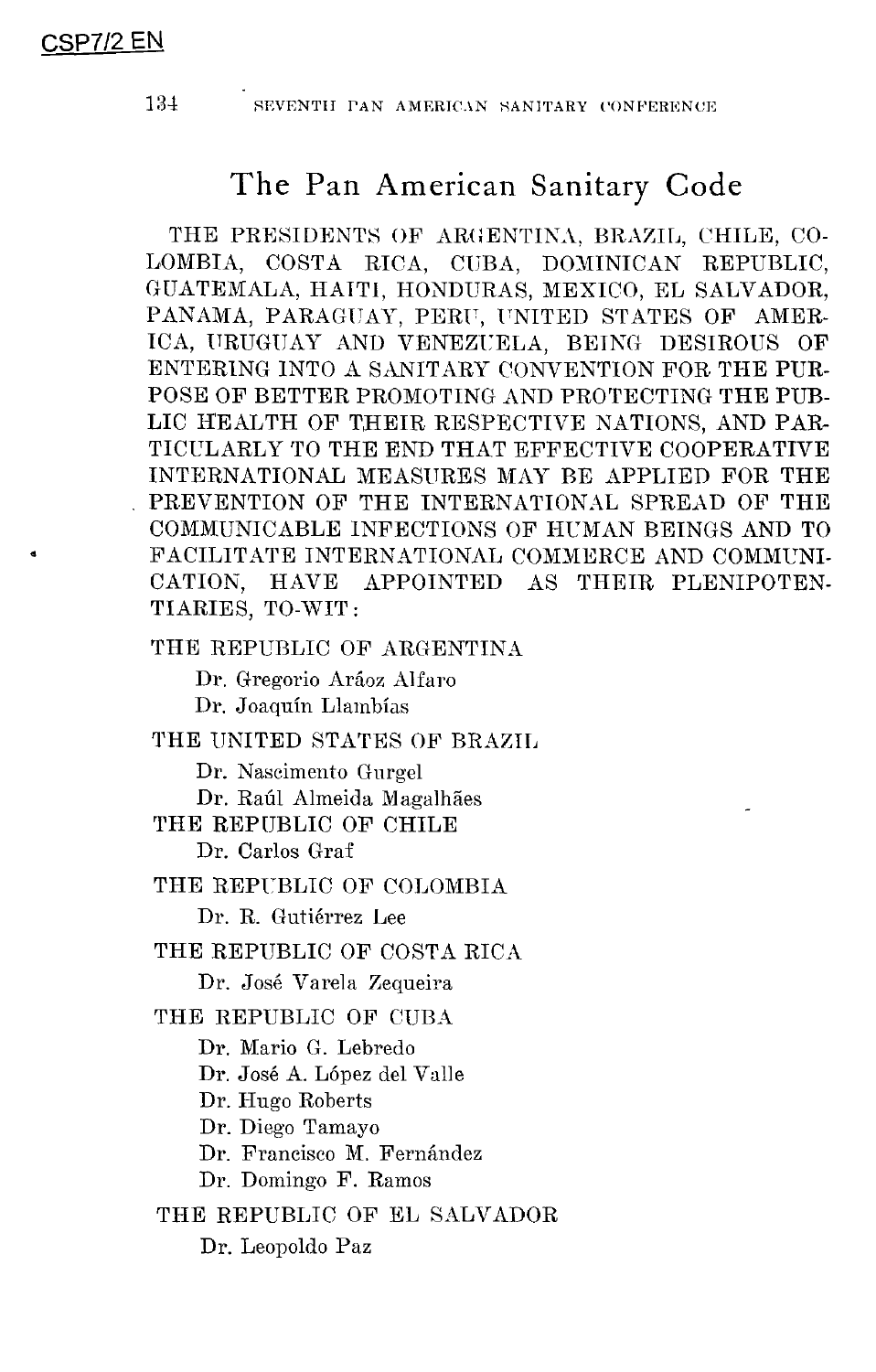THE UNITED STATES OF AMERICA Dr. Hugh S. Cumming Dr. Richard Creel *M*r. P. D. Cronin Dr. Francis D. Patterson THE REPUBLIC OF GUATE*M*ALA Dr. Jose de Cubas y Serrate THE REPUBLIC OF *H*AITI Dr. Charles Mathon THE REPUBLIC OF *H*ONDURAS Dr. Aristides Agram*o*nte THE REPUBLIC OF MEXICO Dr. Al£onso *P*runeda THE REPUBLIC OF PANA*M*A Dr. Jaime de la Guardia THE REPUBLIC OF PARAGUA*Y* Dr. Andrés Gubetich T*H*E RE*P*UBLIC *O*F *P*ERU Dr. Carlos E. Paz Soldán THE DOMINICAN REPUBLIC Dr. R. Pérez Cabral T*H*E REPUBLIC *O*F URUGUAY Dr. Justo F. González THE UNITED STATES *O*F VENEZUELA Dr. Enrique Tejera Dr. Antonio Smith

WHO*,* HAVING EXCHANGED THEIR FULL POWERS, FOUND IN GOOD AND DUE FORM*,* H&VE A*G*REED TO ADOPT*,* AD REFERENDUM*,* THE FOLLOWIN*G*: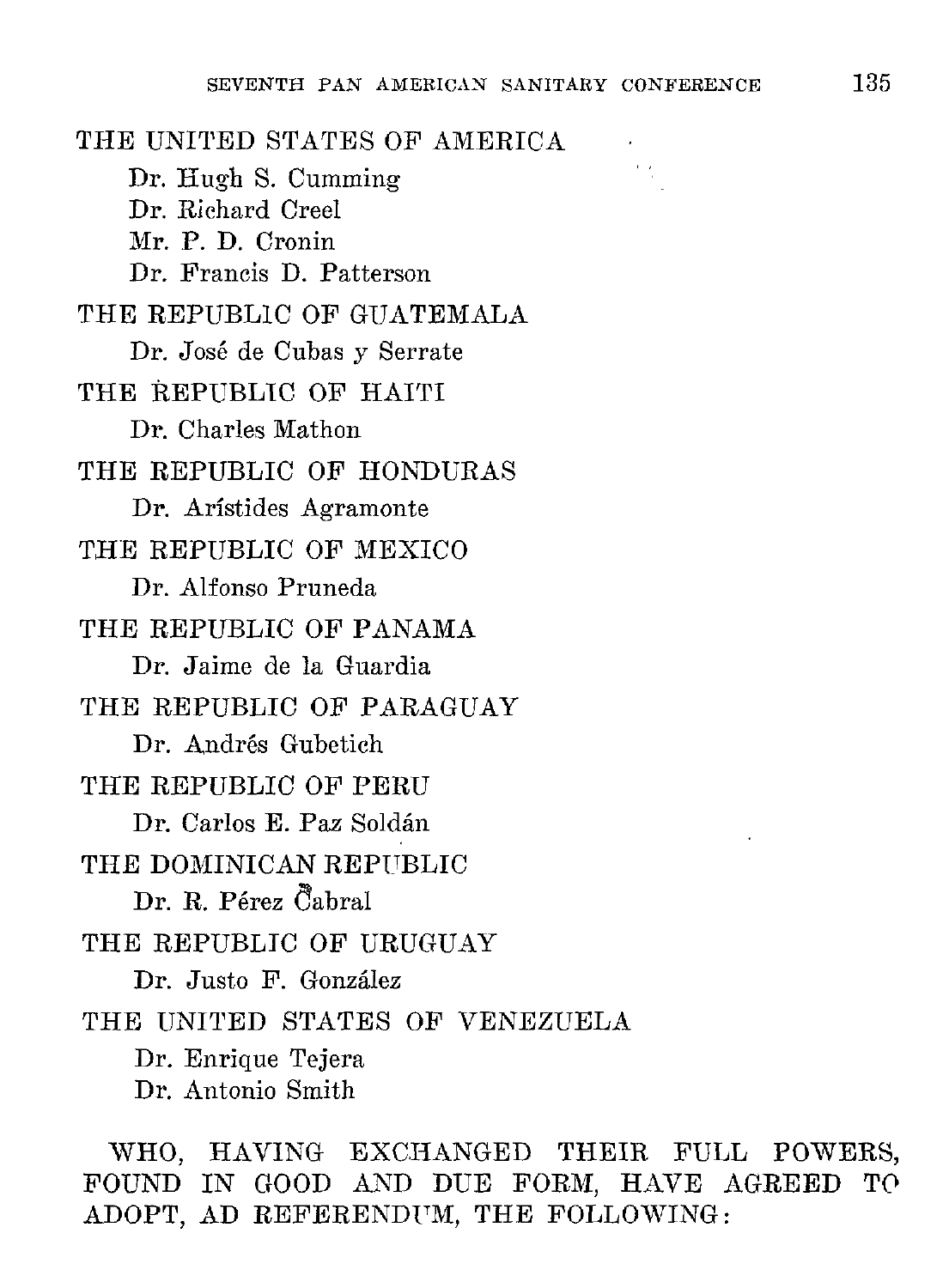# PAN AMERICAN SANITARY CODE

## CHAPTER I

OBJECTS OF THE CODE AND DEFINITIONS OF TERMS USED THEREIN ARTICLE 1. The objects of this code are:

 $(a)$  The prevention of the international spread of communicable infections of human beings.

(*b*) The promotion of cooperative measures for the prevention of the introduction and spread of disease into and from the territories of the signatory Governments.

(*c*) The standardization of the collection of morbidity and mortality statistics by the signatory Governments.

(*d*) The stimulation of the mutual interchange of information which may be of value in improving the public health, and combating the diseases of man.

(*e*) The standardization of the measures employed at places of entry, for the prevention of the introduction and spread of the communicable diseases of man*,* so that greater protection against them shall be achieved and unnecessary hindrance to international commerce and communication eliminated.

ART**.** 2**.** DEFINITIONS. As herein used, the following words and phrases shall be taken in the sense hereinbe]ow indicated*,* except as a different meaning for the word or phrase in question may be given in a particular article*,* or is plainly to be collected from the context or connection where the term is used.

AIRCRAFT.--Any vehicle which is capable of transporting persons or things through the air, including aeroplanes, seaplanes, gilders, helicopters*,* air ships, balloons and captive balloons.

AREA.---A well determined portion of territory.

DISINFECTION.-The act of rendering free from the causal agencies of disease.

FUMIGATION.---A standard process by which the organisms of disease or their potential carriers are exposed to a gas in lethal concentrations.

INDEX, AEDES AEGYPTL--The percentage ratio determined after **examination** between the number of houses in a given area and the number in which larvae or mosquitoes of the Aedes aegypti are found, in a fixed period of time.

**INSPECTION.**--The act of examining persons, buildings, areas, or things which may be capable of harboring, transmitting or transport**ing the infectious** agents of disease, or of propagating or favoring the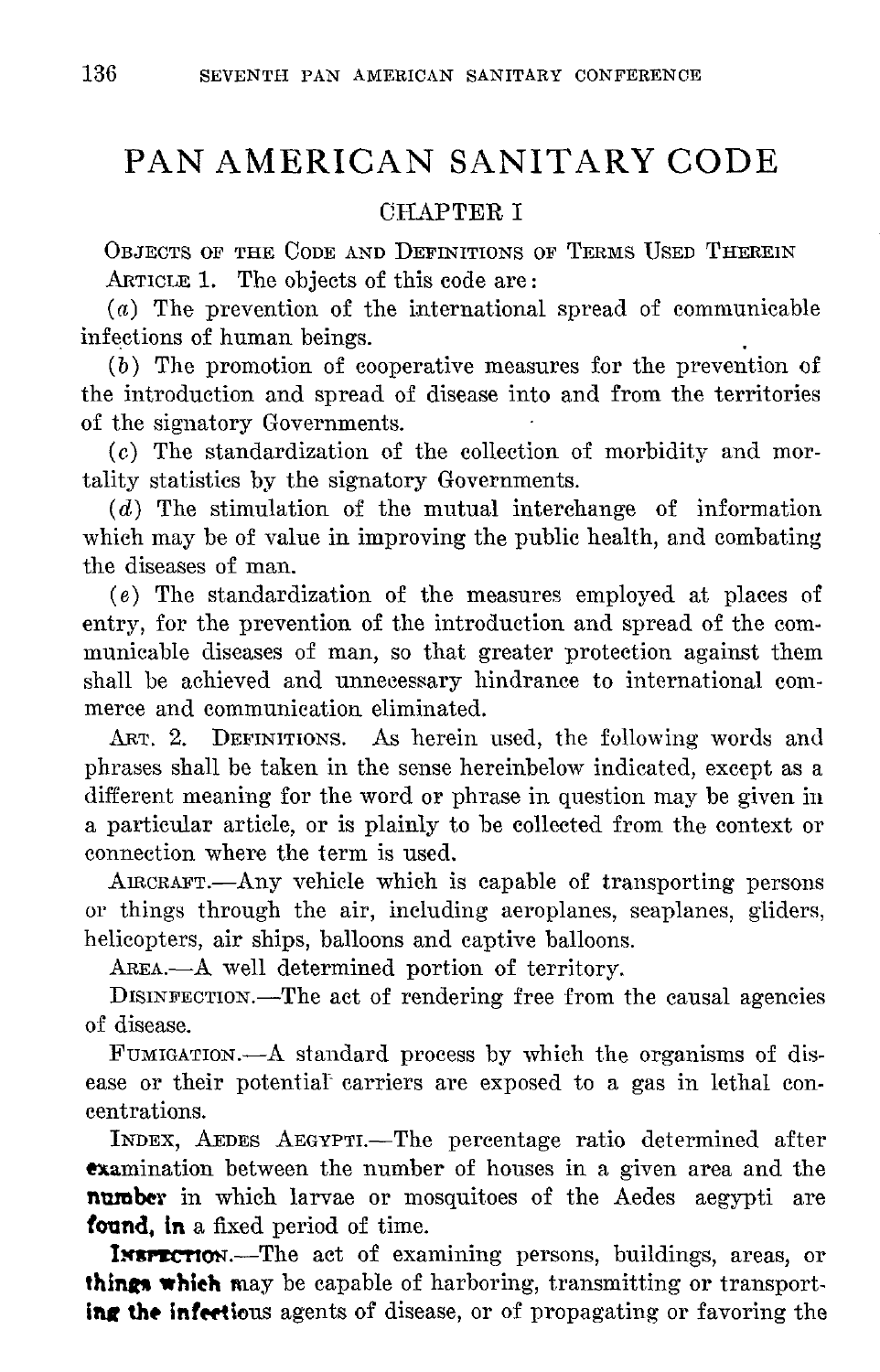propagation of such agents. Also the act of stndying and observing measures put in force for the suppression or prevention of disease.

INCUBATION, PERIOD OF.--For plague, cholera and yellow fever, each 6 days, for smallpox, 14 days, and for typhus fever 12 days.

ISOLATION.--The separation of human beings or animals from other human beings or animals in such manner as to prevent the interchange of disease.

PLAGUE.--Bubonic, septicemic, pneumonic or rodent plague.

PORT.--Any place or area where a vessel or aircraft may seek harbor*,* discharge or receive passengers, crew*,* cargo or supplies.

RODENTS.--Rats, domestic and wild, and other rodents.

#### CIIAPTER II

SECTION 1. *Notification* and *Subsequent Communications to Other Cou*n*tries*.

ART. 3. Each of the signatory Governments agrees to transmit to each of the other signatory Governments and to the Pan American Sanitary Bureau*,* at intervals of not more than two weeks, a statement containing information as to the state of its public health*,* particularly that of its ports.

The following diseases are obligatorily reportable :

Plague, cholera, yellow fever, smallpox, typhus, epidemic cerebrospinal "meningitis, acute epidemic poliomyelitis*,* epidemic lethargic encephalitis, influenza or epidemic la grippe, typhoid and paratyphoid fevers*,* and such other diseases as the Pan American Sanitary Bureau may, by resolution, add to the above list.

ART. 4. Each signatory Government agrees to notify adjacent coun*t*ries and the Pan American Sanitary Bureau immediately by the most rapid available means of communication, of the appearance in its territory of an authentic or officially suspected case or cases of plague, cholera, yellow fever, smallpox, typhus or any other dangerous contagion liable to be spread through the intermediary agenc*y* of international commerce.

AnT. 5. This notification is to be accompani*e*d, or very promptly followed, by the following additional information:

L The area where the disease has appeared.

2. The date of its appearance*,* its origin*,* and its form.

3. The probable source or country from which introduced and manner of introduction.

4. The number of confirmed cases*,* and number of deaths.

5. The number of suspected cases and deaths.

6. In addition, for plague, the existence among rodents of plague,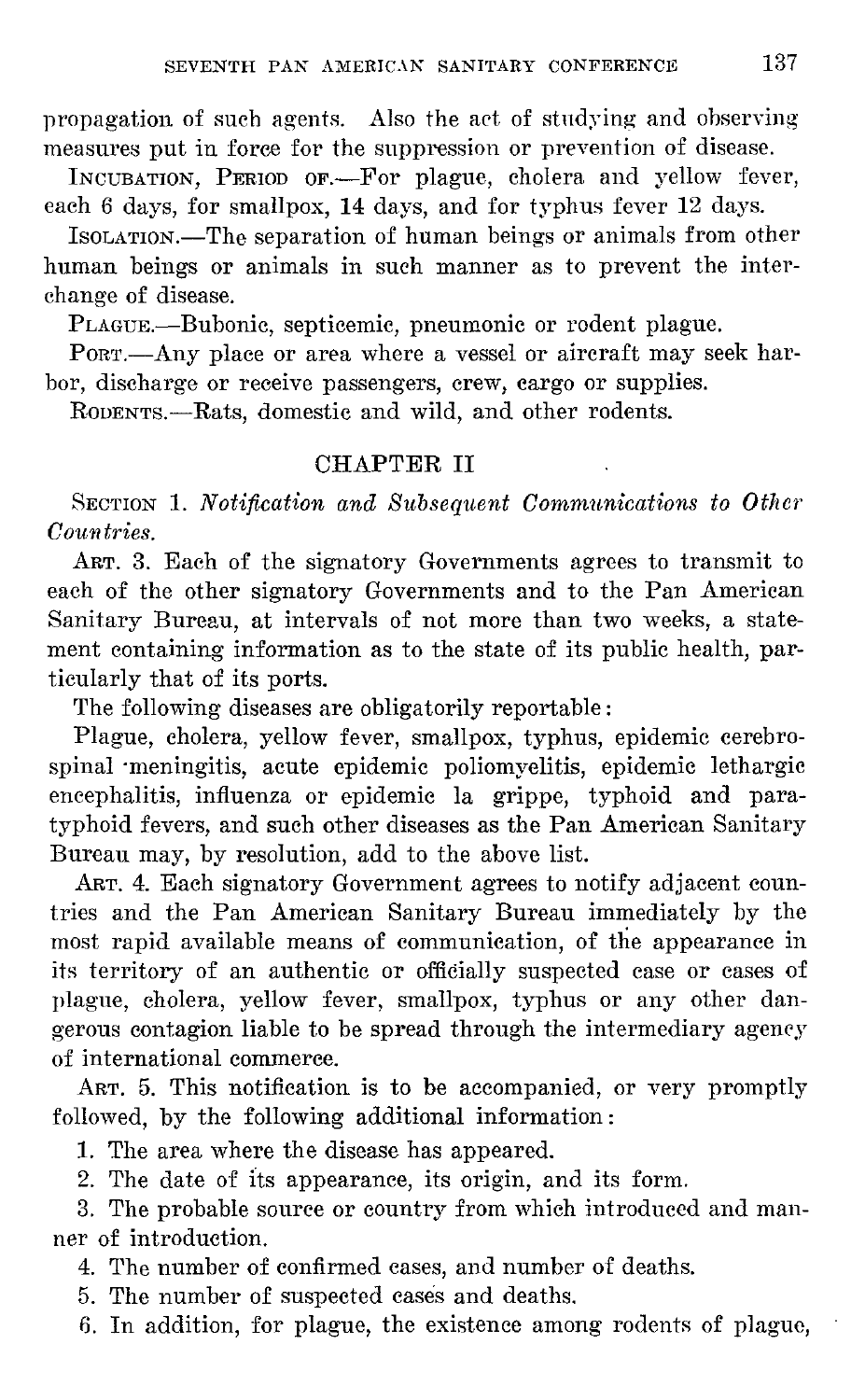or of an unusual mortality among rodents; for yellow fever, *t*he Aedes aegypti index of the locality.

7. The measures which have been applied for the prevention of the spread of the disease*,* and its eradication.

ART. 6. The notification and information prescribed in Articles 4 and 5 are to be addressed to diplomatic or consular representatives in the capital of the infected country*,* and to the Pan American Sanitary Bureau at Washington, which shall immediately transmit the information to all countries concerned.

ART. 7. The notification and the information prescribed in Articles 3*,* 4*,* 5*,* and 6 are to be followed by further communications in order to keep other Governments informed as to the progress of the disease or diseases. These communications will be made at least once weekly*,* and will be as complete as possible*,* indicating in detail the measures employed to prevent the extension of the disease. telegraph, the cable*,* and the radio will be employed for this purpose, except in those instances in which the data may be transmitted rapidly by mail. Reports by telegraph*,* cable or radio will be confirmed by letter. Neighboring countries will endeavor to make special arrangemenls for the solution of local problems that do not involve widespread international interest.

ART. 8. The signatory *G*overnments agree that in the event of the appearance of any of the following diseases*,* namely: cholera*,* yellow fever, plague, typhus fever or other pestilential diseases in severe epidemic form*,* in their territory*,* they will immediately put in force appropriate sanitary measures for the prevention of the international carriage of any of the said diseases therefrom by passengers*,* crew, cargo and vessels, and mosquitoes, rats and vermin that may be carried thereon*,* and will promptly notify each of the other signatory Governments and the Pan American Sanitary Bureau as to the nature and extent of the sanitary measures which they have applied for the accomplishment of the requirements of this article.

 $S_{\text{ECTION}}$  2. *Publication of Prescribed Measures.* 

ART. 9. Information of the first non-imported case of plague, cholera*,* or yellow fever justifies the application of sanitary measures against an area where said disease may have appeared.

ART. 10. The Government of each country obligates itself to publish immediately the preventive measures which will be considered necessary to be taken by vessels or other means of transport, passengers and crew at any port of departure or place located in the infected area. The said publication is to be communicated at once to the The said publication is to be communicated at once to the accredited diplomatic or consular representatives of the infected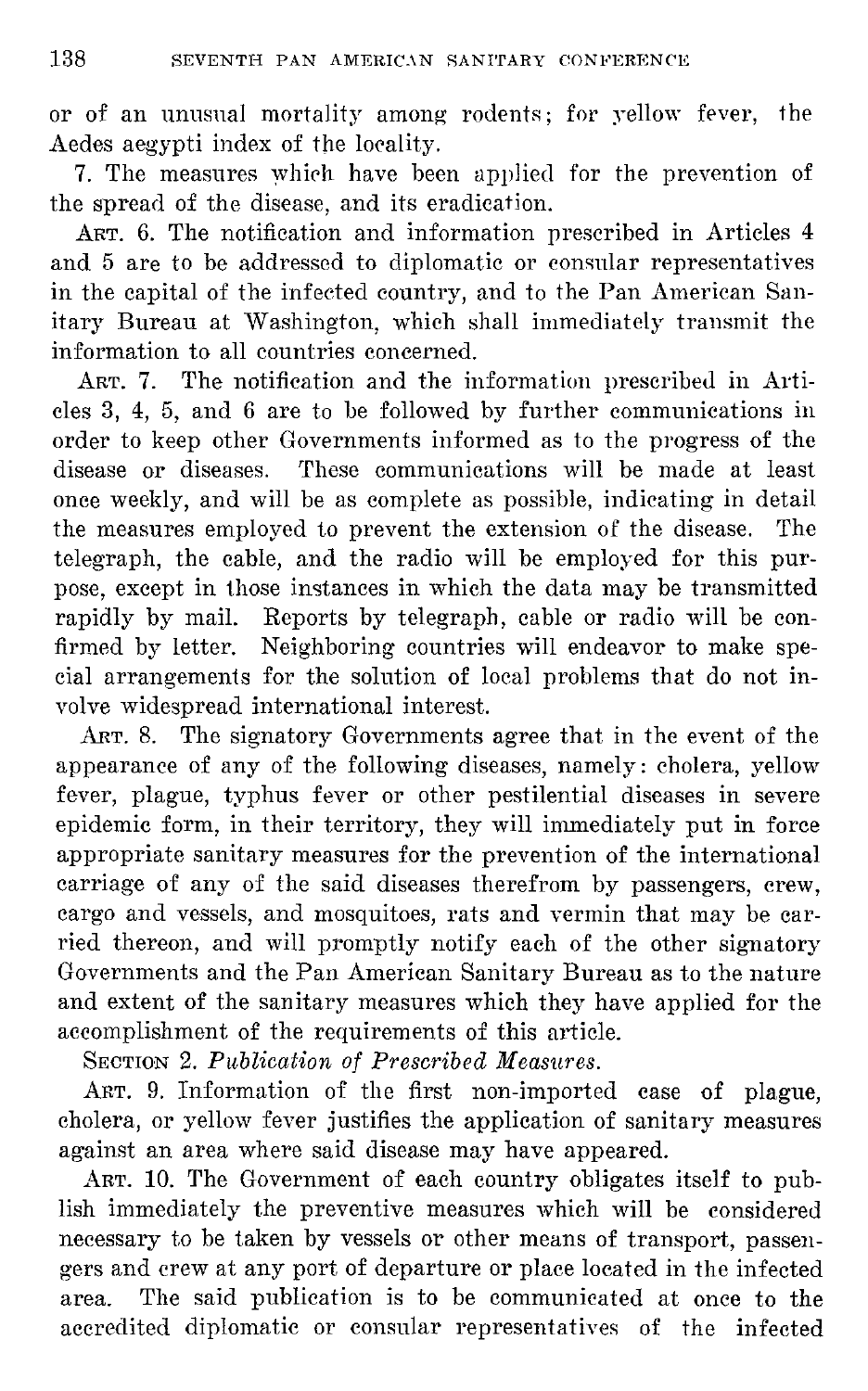country, and to the Pan American Sanitary Bureau. The signatory Governments also obligate themselves **t**o make known in the same manner the revocation of these measures*,* or of modifications thereof that may be made.

ART. 11. In order that an area may be considered to be no longer infected, it must be officially established:

1. That there has neither been a death nor a new case as regards plague or cholera for **t**en days ; and as regards yellow fever for twenty days*,* either since the isolation*,* or since the death or recovery of the last patient.

2. That all means for the eradication of the disease have been applied and*,* in the case of plague*,* that effective measures against rats have been continuously carried out, and that the disease has not been discovered among them within six months ; in the case of yellow fever, that the Aedes aegypti index of the infected area has been maintained at an average of not more than 2 per cent for the 30-day period immediately preceding, and that no portion of the infected area has had an index in excess of 5 per cent for the same period of time.

SECTION 3. *Morbidity and Mortality Statistics*.

ART. 12. The international classification of the causes of death is adopted as the Pan American Classification of the Causes of Death*,* and shall be used by the signatory nations in the interchange of mortality and morbidity reports.

ART. 13. The Pan American Sanitary Bureau is hereby authorized and directed to re-publish from time to time the Pan American Classification of the Causes of Death.

ART. 14. Each of the signatory Governments agrees to put in operation at the earliest practicable date a system for the collection and tabulation of vital statistics which shall include:

1. A central statistical office presided over by a competent official.

2. The establishment of regional statistical offices.

3. The enactment of laws, decrees or regulations requiring the prompt reporting of births*,* deaths and communicable diseases, by health officers, physicians, midwives and hospitals*,* and providing penalties for failure to make such reports.

ART. 15. The Pan American Sanitary Bureau shall prepare and publish standard forms for the reporting of deaths and cases of communicable disease*,* and all other vital statistics.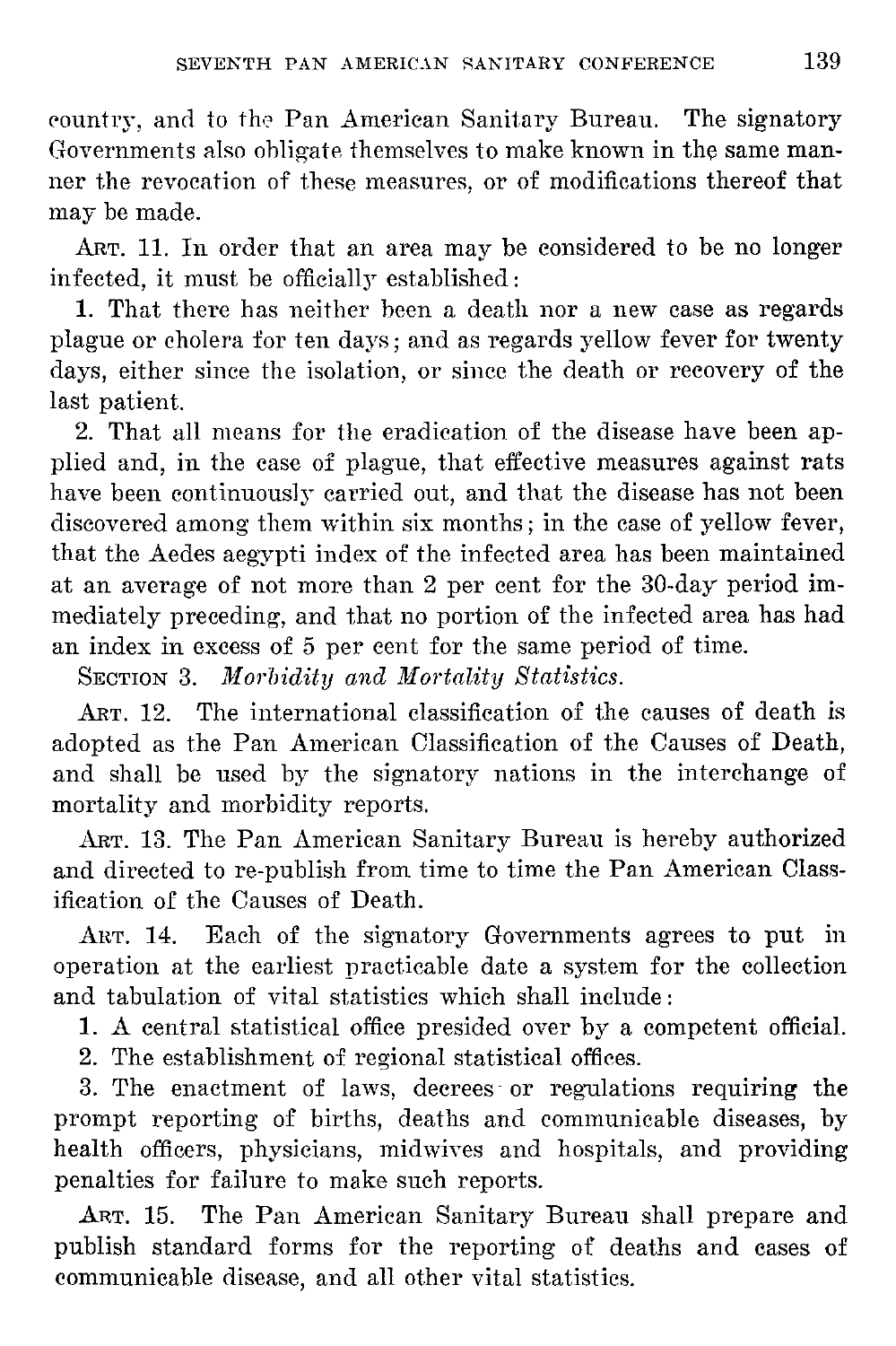#### CHAPTER III

#### SANITARY DOCUMENTS

SECTION 1. *Bills* of *Health*.

ART. 16. The master of any vessel or aircraft which proceeds to a port of any of the signatory Governments, is required to obtain at the port of departure and ports of call*,* a bill of health, in duplicate, issued in accordance with the information set forth in the appendix and adopted as the standard bill of health.

ART. 17. The bill of health will be accompanied by a list of the passengers*,* and stowaways if any, which shall indicate the port where they embarked and the port to which they are destined, and a list of the crew.

ART. 18. Consuls and other officials signing or countersigning bills of health should keep themselves accurately informed with respect to the sanitary conditions of their ports*,* and the manner in which this code is obeyed by vessels and their passengers and crews while therein. They should have accurate knowledge of local mortality and morbidity, and of sanitary conditions which may affect vessels in port. To this and of sanitary conditions which may affect vessels in port. end*,* they shall be furnished with information they request pertaining to sanitary records, harbors and vessels.

ART. 19. The signatory Governments may assign medical or sanitary officers as public health attaches to embassies or legations*,* and as representatives to international conferences.

ART. 20. If at the port of departure there be no consul or consular agent of the country of destination*,* the bill of health may be issued by the consul or consular agent of a friendly Government authorized to issue such bill of health.

ART. 21. The bill of health should be issued not to exceed fortyeight hours before the departure of the ship to which it is issued. The sanitary visa should not be given more than twenty-four hours before departure.

ART. 22. Any erasure or alteration of a bill of health shall invalidate the document*,* unless such alteration or erasure shall be made by competent authority, and notation thereof appropriately made.

ART. 23. A clean bill of health is one which shows the complete absence in the port of departure of cholera*,* yellow fever, plague, typhus fever, or of other pestilential disease in severe epidemic form, liable to be transported by international commerce. Provided*,* that the presence only of bona fide imported cases of such disease, when properly isolated*,* shall not compel the issuance of a foul bill of health*,* but notation of the presence of such cases will be made under the heading of "Remarks" on the bill of health.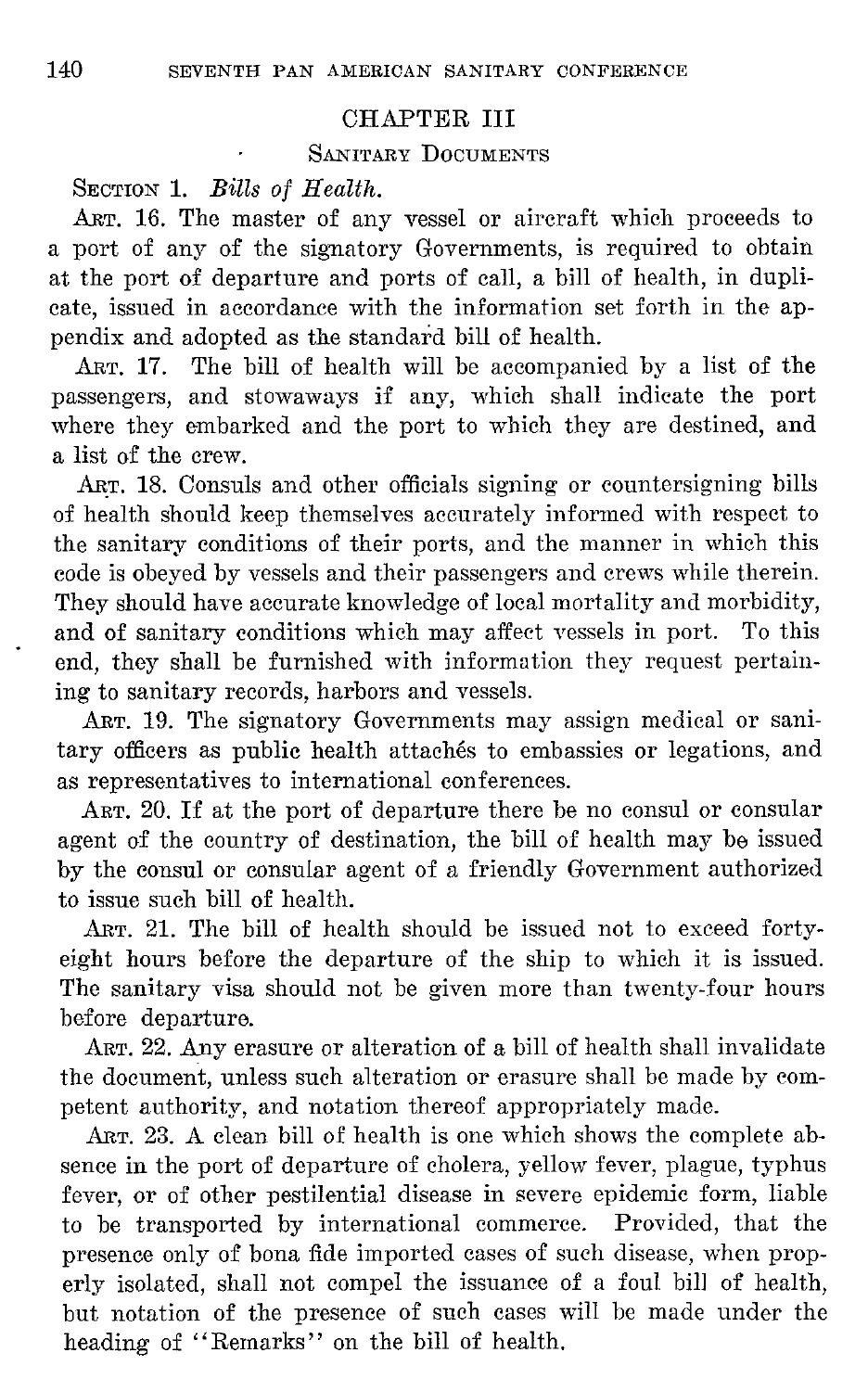ART. 24. A foul bill of health is one whic*h* shows the presence of non-imported cases of any of the diseases referred to in Art. 23.

ART. 25. Specific bills of health are not required of vessels which, by reason of accident, storm or other emergency condition*,* including wireless change of itinerary, are obliged to put into ports other than their original destinations, but such vessels shall be required to exhibit suc*h* bills of health as they possess.

ART. 26. It shall be the duty of the Pan American Sanitary Bureau to publish appropriate information which may be distributed by port health officers, for the purpose of instructing owners, agents and masters of vessels as to the methods whic*h* should be put in force by them for the prevention of the international spread of disease.

SECTION2. *Other Sanitary Documents*.

ART. 27. Every vessel carrying a medical officer will maintain a sanitary log which will be kept by him, and he will record therein daily: the sanitary condition of the vessel, and its passengers and crew; a record showing the names of passengers and crew which have been vaccinated by him; name, age, nationality, home address, occupation and nature of illness or injury of all passengers and crew treated during the voyage; the source and sanitary quality of the drinking water of the vessel, the place where taken on board*,* and the method in use on board for its purification; sanitary conditions observed in ports visited during the voyage; the measures taken to prevent the ingress and egress of rodents to and from the vessel ; the measures which have been taken to protect the passengers and crew against mosquitoes, other insects, and vermin. The sanitary log will be signed by the master and medical officer of the vessel, and will be exhibited upon the request of any sanitary or consular officer. In the absence of a medical officer, the master shall record the above information in the log of the vessel, in so far as possible.

ART. 28. Equal or similar forms for Quarantine Declarations, Certificates of Fumigation, and Certificates of Vaccination, set forth in the appendix*,* are hereby adopted as standard forms.

## CHAPTER IV

## CLASSIFICATION OF PORTS

ART. 29. An infected port is one in which any of the following diseases exist, namely, plague, cholera, yellow fever*,* or other pestilential disease in severe epidemic form.

ART. 30. A suspected port, is a port in which*,* or in the areas contiguous thereto, a non-imported case or cases of any of the diseases referred to in Art. 23*,* have occurred within sixty days*,* or which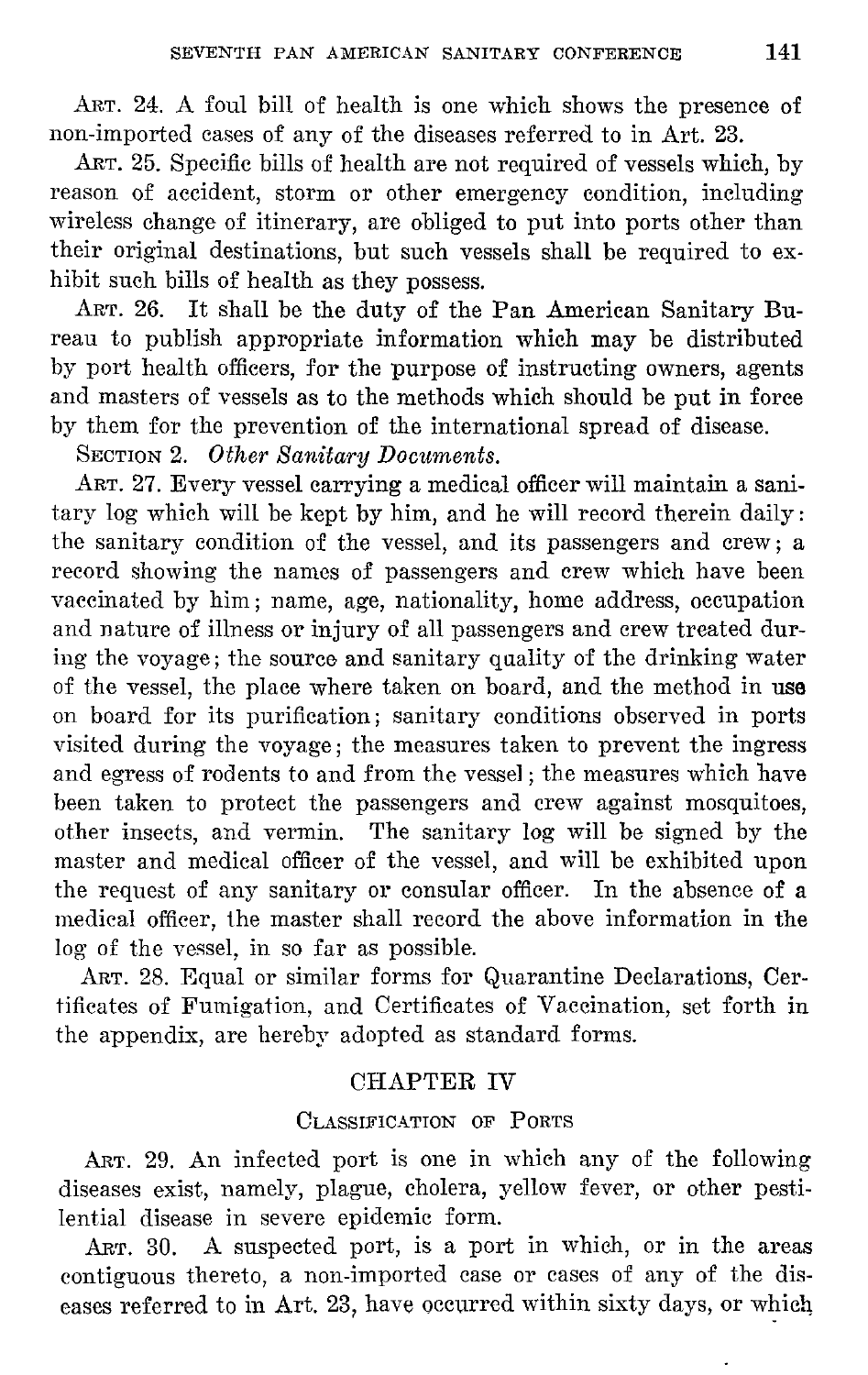has not taken adequate measures to protect itself against such diseases*,* but which is not known to be an infected port.

ART. 31. A clean port*,* Class A*,* is one in which the following conditions are fulfilled:

1. The absence of non-imported cases of any of the diseases referred to in Art. *2*3*,* in the port itself and in the areas contiguous thereto.

2. (*a*) The presence of a qualified and adequate health staff.

(*b*) Adequate means of fumigation.

(*c*) Adequate personnel and material for the capture or destruction of rodents.

(*d*) An adequate bacteriological and pathological laboratory.

(*e*) A safe water supply.

(*f*) Adequate means for the collection of mortality and morbidity data.

(*g*) Adequate facilities for the isolation of suspects and the treatment of infectious diseases.

Signatory Governments shall register in the Pan American Sanitary Bureau those places that comply with these conditions.

ART. 32. A clean port*,* Class B*,* is one in which the conditions described in Art. 31*,* 1 and 2 (*a*) abo*v*e*,* are fulfilled*,* but in which one or'more of the other requirements of Art. 31, 2*,* are not fulfilled.

ART. 33. An unclassified port is one with regard to which the information concerning the existence or non-existence of any of the diseases referred to in Art. *2*3, and the measures which are being applied for the control of such diseases*,* is not sufficient to classify such port.

An unclassified port shall be provisionally considered as a suspected or infected port, as the information available in each case may determine, until definitely classified.

AnT. 34. The Pan American Sanitary Bureau shall prepare and publish, at intervals, a tabulation of the most commonly used ports of the Western Hemisphere*,* giving information as to their sanitary conditions.

## CHAPTER V

## CLASSIFICATION OF VESSELS

ART. 35. A clean vessel is one coming from a clean port, Class A or B, which has had no ease of plague, cholera, yellow fever, smallpox or typhus aboard during the voyage*,* and which has complied with the requirements of this code.

ART. 36. An infected or suspected vessel is: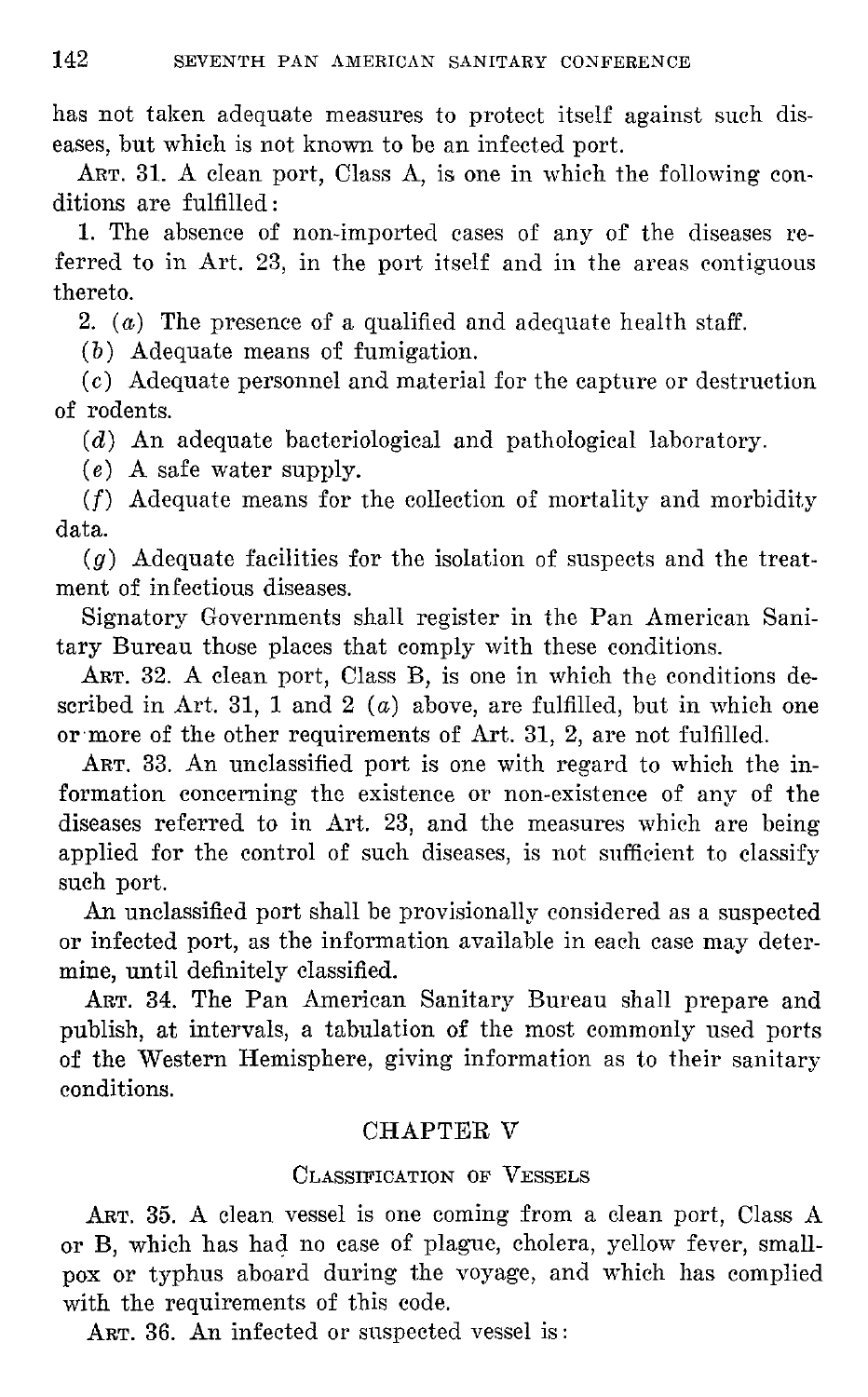1. One which has had on board during the voyage a case or cases of any of the diseases mentioned in Art. 35.

2. One which is from an infected or suspected port.

3. One which is from a port where plague or yellow fever exists.

4. Any vessel on 'which there has been mortality among rats.

5. A vessel which has violated any of the provisions of this code.

Provided that the sanitary authorities should give due consideration in applying sanitary measures to a vessel that has not docked.

ART. 37. Any master or owner of any vessel, or any person violating any provisions of this Code or violating any rule or regulation made in accordance with this Code, relating to the inspection of vessels, the entry or departure from any quarantine s*t*ation, grounds or anchorages*,* or trespass thereon*,* or to the prevention of the introduction of contagious or infectious disease into any of the signatory countries*,* or any master*,* owner, or agent of a vessel making a false statement relative to the sanitary condition of a vessel, or its contents*,* or as to the health of any passenger*,* or person thereon, or who interferes with a quarantine or health officer in the proper discharge of his duty, or fails or refuses to present bills of health*,* or other sanitary documents*,* or pertinent information to a quarantine or health officer, shall be punished in accordance with the provisions of such laws, rules or regulations, as may be or may have been enacted, or promulgated, in accordance with the provisions of this Code, by the Government of the country within whose jurisdiction the offense is comm\_¢ted.

#### CHAPTER VI

## THE TREATMENT OF VESSELS

AR*T*. 38. Clean vessels will be granted pratique by the port health authority upon acceptable evidence that they properly fulfill the requirements of Art. 35.

ART. 39. Suspected vessels will be subjected to necessary sanitary measures to determine their actual condition.

ART. 40. Vessels infected with any of the diseases referred to in Art. 23 shall be subjected to such sanitary measures as will prevent the continuance thereon, and the spread therefrom*,* of any of said diseases to other vessels or ports. The disinfecti*o*n of cargo, stores and personal effects shall be limited to the destruction of the vectors of disease which may be contained therein, provided that things which have been freshly soiled wi*t*h human excretions capable of. transmitting disease*,* shall always be disinfected. Vessels on which there is undue prevalence of rats, mosquitos*,* lice, or any other poten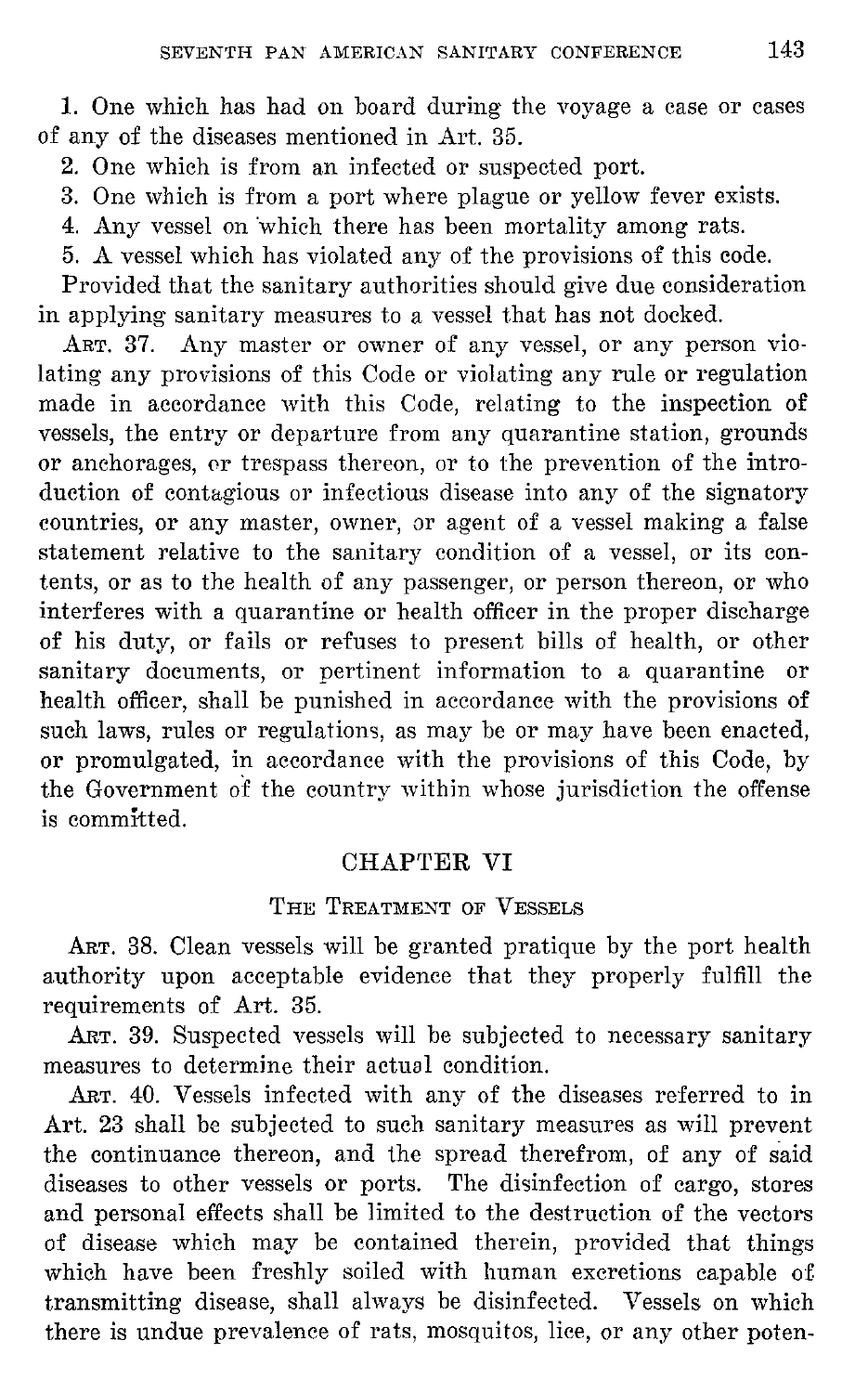tial vectors of communicable disease, may be disinfected irrespective of the classification of the vessel.

ART. 41. Vessels infected with plague shall be subjected to the following tre**a**tment **:**

1. The vessel shall be held for observation and necessary treatment.

2. T**h**e sick, if a**n**y, shall be removed and placed under appropriate treatment in isol**a**tion.

3. The vessel shall be simult**a**neously fumigated **t**hroughout for the des**t**ruc**t**io**n** of rats. In order **t**o render fumigation more effective, cargo may be wholly or partially discharged prior **t**o such fumiga**t**ion, b**u**t care will be **t**ake**n** to discharge no cargo which might harbor rats*,* 1 except for fumigatio**n**.

4. All rats recovered after fumigation should be examined bacteriologically.

5. **H**ealthy co**n**t**a**cts, except those ac**t**ually exposed to cases of pne**u**mo**n**ic plague*,* will not be de**ta**ined in quarantine.

6. The vessel will not be gra**nt**ed pratique **u**ntil it is reasonably certai**n** that it is free from rats a**n**d vermin.

ART. 42. Vessels infected with cholera shall be subjec**t**ed to the followi**n**g treatment.

1. The vessels shall be held for observation and necessary **t**reatment.

2. The sick*,* if any, shall be removed and placed under appropriate **t**reatment in isola**t**ion.

3. All persons o**n** board shall be sub**j**ected to bacteriological exami**n**ation*,* and shall **n**ot be admit**t**ed **t**o entry, until demonstra**t**ed free from cholera vibrios.

4. Approp**r**iate disinfectio**n** sh**a**h be performed.

ART. 43. Vessels i**n**fected with yellow fever shall be subjected to the following treatme**n**t :

1. The vessel shall be held for observatio**n** and necessary treatment.

2. The sick*,* if any*,* shall be remo**v**ed and placed under appropri**a**te t**r**eatment in isolation from Aedes aegypti **m**osquitoes.

3. All persons on board **n**ot immune to yellow fever shall be placed

EX**P**LANATORY FOOTNOT**E**.---Thenature of the goods or mercha**n**dise likely t**o** h**a**rbor rats (plague suspicious cargo), shall, **f**or purpose of this sect**i**on, be deemed to be the follow**i**n**g**, namely, rice or other **g**rain (exclusive of flour; oilcake i**n** sacks, beans in mats or sacks; goods packed in crates with straw or similar packin**g** mate**r**i**a**l; matting in bundles; dried ve**g**etables in baskets or c**a**ses; d**r**ied a**n**d salted fish; peanuts in sacks; dry ginger; curios, etc., **i**n fr**a**gile cases, c**o**pra*,* loose hemp in bundles; coiled rope in sacki**n**g, kapok, maize i**n** bags*,* sea grass in bales; tiles, large pipes and similar **a**rticles; and bamboo poles i**n** bundles.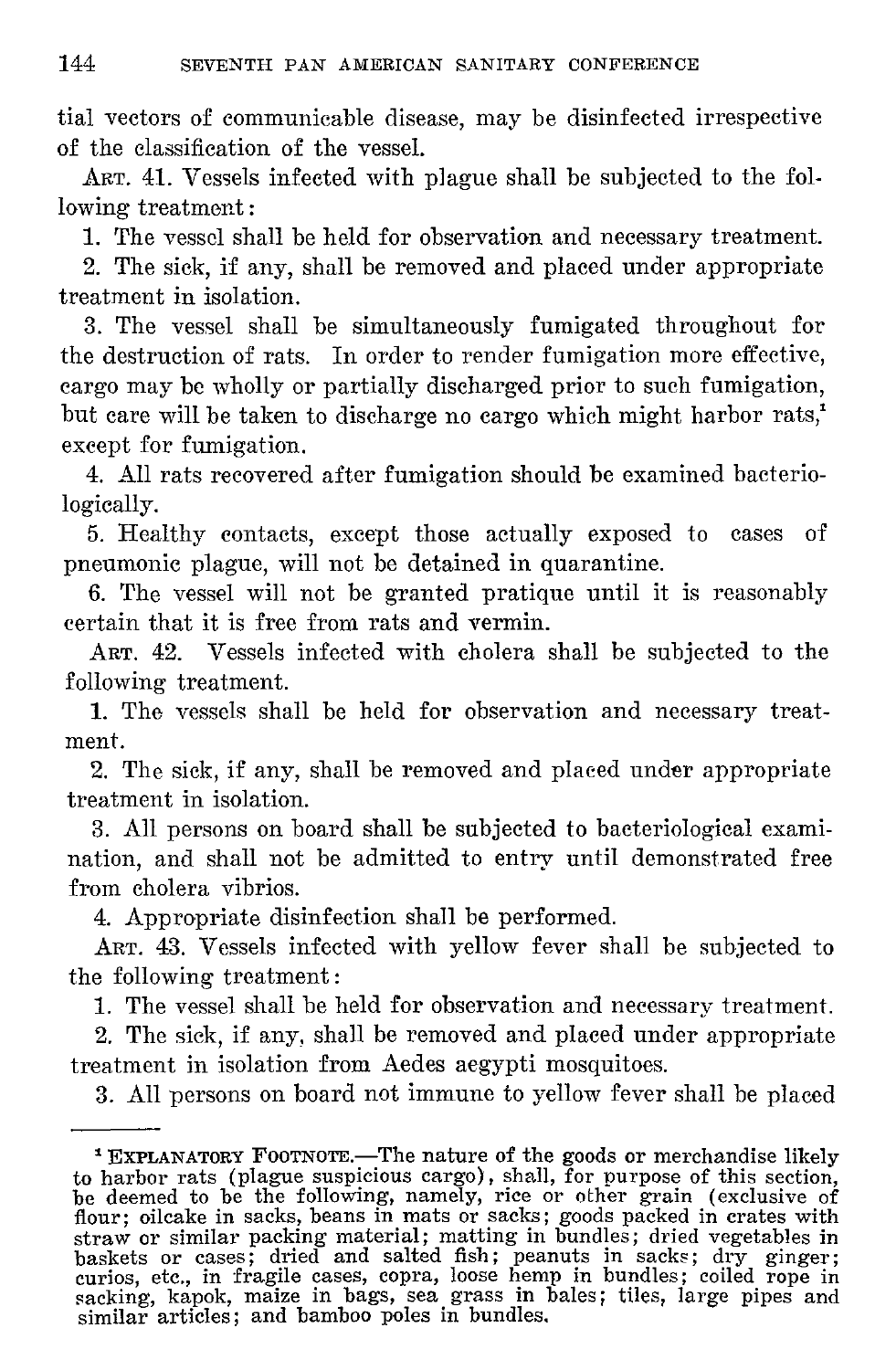under observation to complete six days from the last possible exposure to Aedes aegypti mosquitoes.

4. The vessel shall be freed from Aedes aegypti mosquitoes.

ART. 44. Vessels infected with smallpox shall be subjected to the following treatment:

1. The vessels shall be held for observation and necessary treatment.

2. The sick, if any*,* shall be removed and placed under appropriate treatment in isolation.

3. All persons on board shall be vaccinated. As an option the passenger may *e*lect to undergo isolation to complete fourteen days from the last possible exposure to the disease.

4. All living quarters of the vessels shall be rendered mechanically clean, and used clothing and bedding of the patient disinfected.

ART. 45. Vessels infected with typhus shall be subjected to the following treatment :

1. The vessel shall be held for observation and necessary treatment.

2. The sick, if any, shall be removed and placed under appropriate treatment in isolation from lice.

3. All persons on board and their personal effects shall be deloused.

4. All persons on board who have been exposed to the infection shall be placed under observation to complete twelve days from the last possible exposure to the infection.

5. The vessel shall be deloused.

ART. 46. The time of detention of vessels for inspection or treatment shall be the least consistent with public safety and scientific knowledge. It is the duty of port health officers to facilitate the speedy movement of vessels to the utmost compatible with the foregoing.

AR**T**. 47. The power and authority of quarantine will not be utilized for financial gain*,* and no charges for quarantine services will exceed actual cost plus a reasonable surcharge for administrative expenses and fluctuations in the market prices of materials used.

## CHAPTER VII

## \_UlVIIGATI*O*N STANDARDS

ART. 48. Sulphur dioxide*,* hydrocyanic acid and cyanogen chloride gas mixture shall be considered as standard fumigants when used in accordance with the table set forth in the appendix, as regards hours of exposure and of quantities of fumigants per 1*,*000 cubic feet.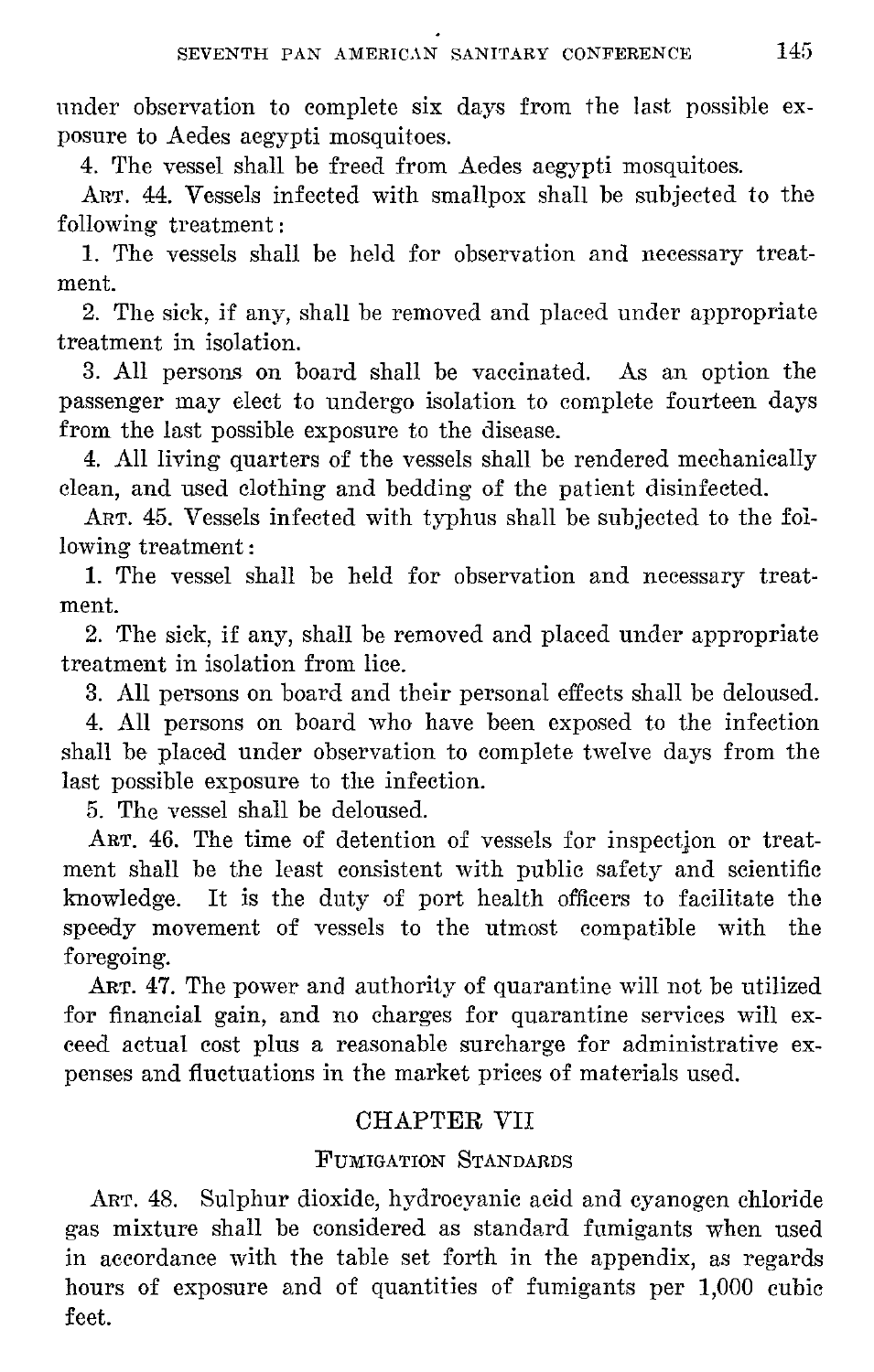ART. 49. Fumigation of ships to be most effective should be performed periodically and preferably at six months' intervals, and should include the entire vessel and its lifeboats. The vessels should be free of cargo.

ART. 50. Before the liberation of hydrogen cyanide or cyanogen chloride*,* all personnel of the vessel will be removed, and care will be observed that all compartments are renderd as nearly gas tight as possible.

## C*M*APTER VIII

#### MEDICAL OFFICERS OF VESSELS

ART. 51. In order to better protect the health of travelers by sea, to aid in the prevention of the international spread of disease and to facilitate the movement of international commerce and communication, the signatory Governments are authorized in their discretion to license physicians employed on vessels.

ART. 52. It is recommended that license not issue unless the applicant therefor is a graduate in medicine from a duly chartered and recognized school of medicine, is the holder of an unrepealed license to practice medicine, and has successfully passed an examination as to his moral and mental fi**t**ness to be the surgeon or medical officer of a vessel. Said examination shall be set by the directing head of the national health service*,* and shall require of the applicant a competent knowledge of medicine and surgery. Said directing head of the national health service may issue a license to an applicant who successfully passes the examination, and may revoke said license upon conviction of malpractice*,* unprofessional conduct, offenses involving moral turpitude or infraction of any of the sanitary laws or regulations of any of the signatory Governments based upon the provisions of this code.

ART. 53. When duly licensed as aforesaid, said surgeons or medical officers of vessels may be utilized in aid of inspection as defined in this code.

#### CHAPTER I*X*

## THE PAN AMERICAN SANITARY BUREAU *Functions and Duties*

ART**.** 54. The organization, functions and duties of the Pan American Sanitary Bureau shall include those heretofore de**t**ermined for the International Sani**t**ary Bureau hy the *v*arious International Sanitary and o*t*her Conferences of American Republics, and such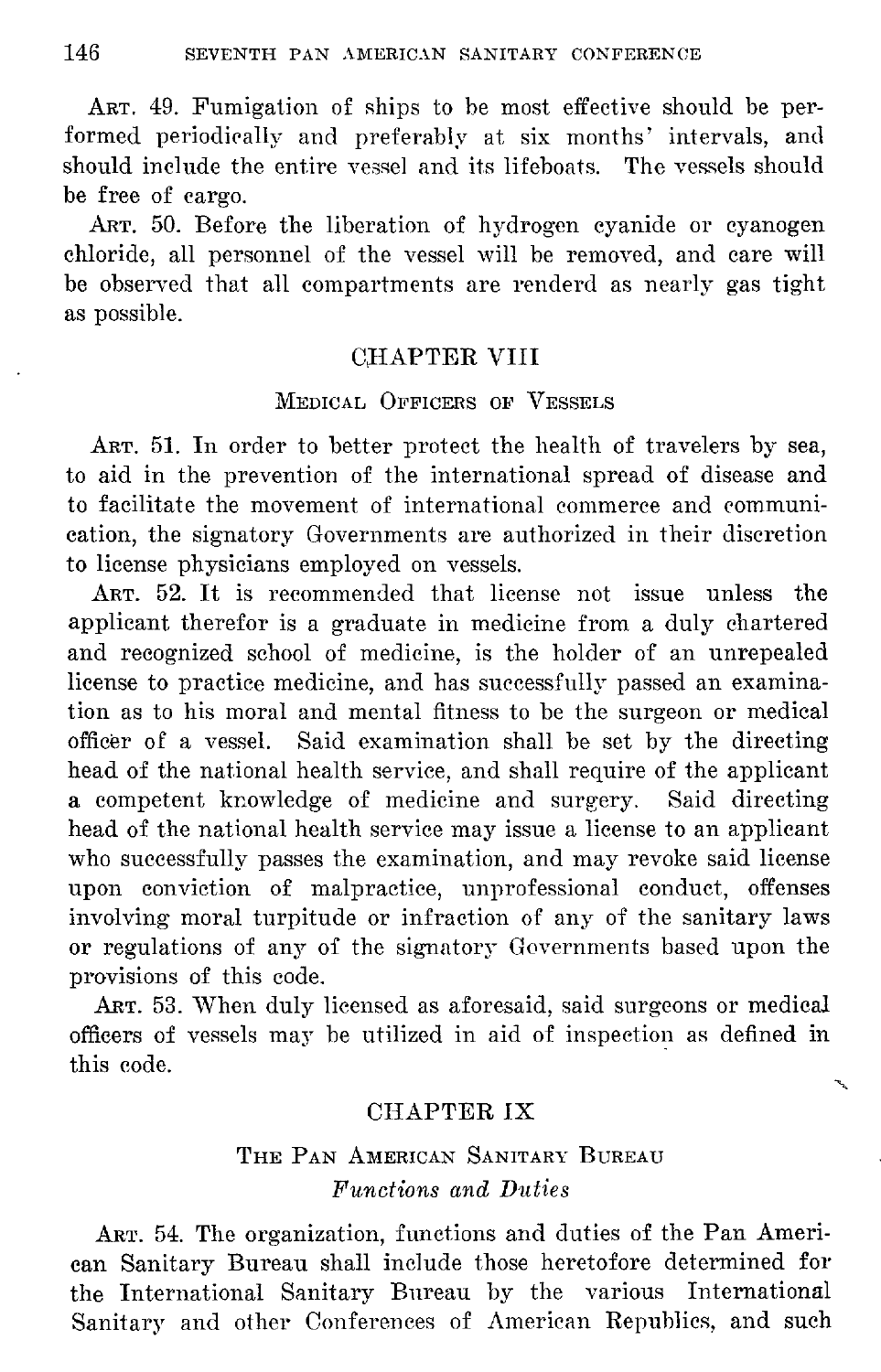additional administrative functions and duties as may be hereafter determined by Pan American Sanitary Conferences.

ART. 55. The Pan American Sanitary Bureau shall be the central coordinating sanitary agency of the various member Republics of the Pan American Union*,* and the general collection and distribution center of sanitary information to and from said Republics. For this purpose it shall*,* from time to time*,* designate representatives to visit and confer<sup>*-*</sup> with the sanitary authorities of the various signatory Governments on public health matters*,* and such representatives shall be given all available sanitary information in the countries visited by them in the course of their official visits and conferences.

ART. 56. In addition, the Pan American Sanitary Bureau shall perform the following specific functions :

To supply to the sanitary authorities of the signatory Governments through its publications*,* or in other appropriate manner*,* all available information relative to the actual status of the communicable diseases of man*,* new invasions of such diseases*,* the sanitary measures undertaken*,* and the progress effected in the control or eradication of such diseases; new methods for combating disease; morbidity and mortality statistics; public health organization and administration; progress in any of the branches of preventive medicine, and other pertinent information relative to sanitation and publie health in any of its phases*,* including a bibliography of books and periodicals on public hygiene.

In order to more efficiently discharge its functions*,* it may undertake cooperative epidemiologieal and other studies; may employ at headquarters and elsewhere*,* experts for this purpose; may stimulate and facilitate scientific researches and the practical application of the results therefrom; and may accept gifts*,* benefactions and bequests*,* which shall be accounted for in the manner now provided for the maintenance funds of the Bureau.

ART. 57. The Pan American Sanitary Bureau shall advise and consult with the sanitary authorities of the various signatory Governments relative to public health problems, and the manner of interpreting and applying the provisions of this Code.

ART. 58. Officials of the National Health Services may be designated as representatives, ex-officio*,* of the Pan American Sanitary Bureau, in addition to their regular duties*,* and when so designated they may be empowered to act as sanitary representatives of one or more of the signatory Governments when properly designated and accredited to so serve.

ART. 59. Upon request of the sanitary authorities of any of the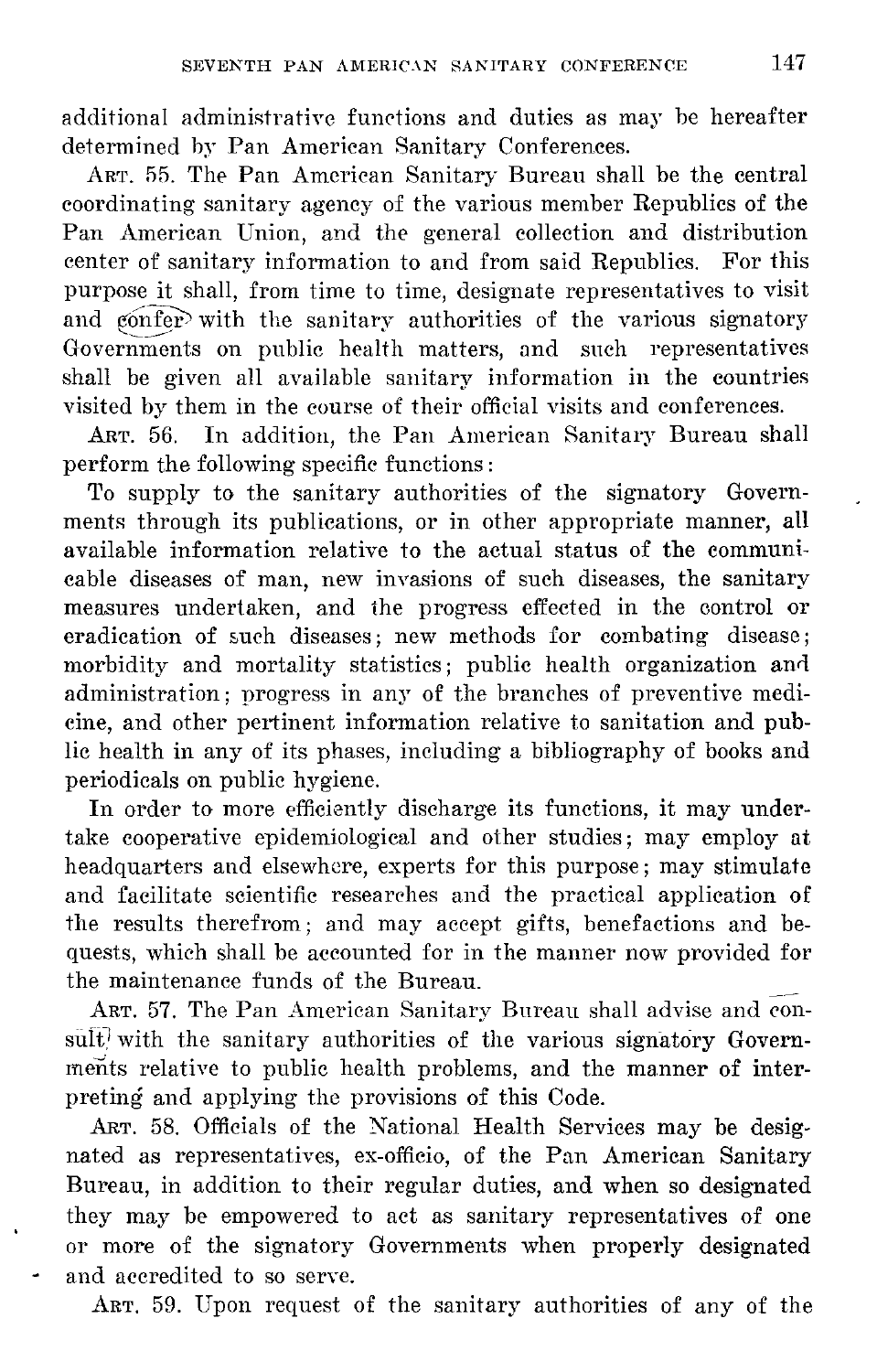signatory Governments*,* the Pan American Sanitary Bureau is authorized to take the necessat*w* preparatory steps to bring about an exchange of professors*,* medicaI and health officers, experts or advisers in public health of any of the sanitary sciences, for the purpose of mutual aid and advancement in the protection of the public health of the signatory Governments.

ART. 60. For the purpose of discharging the functions and duties imposed upon the Pan American Sanitary Bureau, a fund of not less than \$50,000 shall be collected by the Pan American Union*,* apportioned among the signatory Governments on the same basis as are the expenses of the Pan American Umion.

#### CHA**P**TER X

#### AIRCRAFT

ART. 61. The provisions of this Convention shall apply to aircraft, a**n**d the signatory Gove**r**nments agree to designate la**n**ding places for aircraft which s**h**all have the same s**t**a**t**us as quaranti**n**e anchorages.

#### CHAPTE**R** XI

#### SANITARY CONVENTION OF WASHINGTON

AnT. 62. The provisions of Articles 5*,* 6*,* 13, 14*,* 15, 16, 17, 18, 25*,* 30*,* 32*,* 33*,* 34, 37*,* 38, 39*,* 40, 41*,* 42*,* 43, 44*,* 45, 49, and 50, of the Pan American Sanitary Covention concluded in Washington on October 14*,* 1905*,* are hereby continued in full force and effect, except in so far as they may be in conflict with the provisions of this Convention.

#### CHAPTER XII

Be it understood that this Code does not in any way abrogate or impair the validity or force of any existing treaty, convention or agreement between any of the signatory Governments and any other Government.

#### CHAPTER XIII

#### TRANSITORY DISPOSI*T*ION

ART. 63. The Governments which may not have signed the present Convention are to be admitted to adherence thereto upon demand, notice of this adherence to be given through diplomatic channels to the Government of the Republic of Cuba.

Made and signed in the city of Havana, on the fourteenth day of the month of *N*ovember*,* 1924*,* in two copies, in English and Spanish*,*